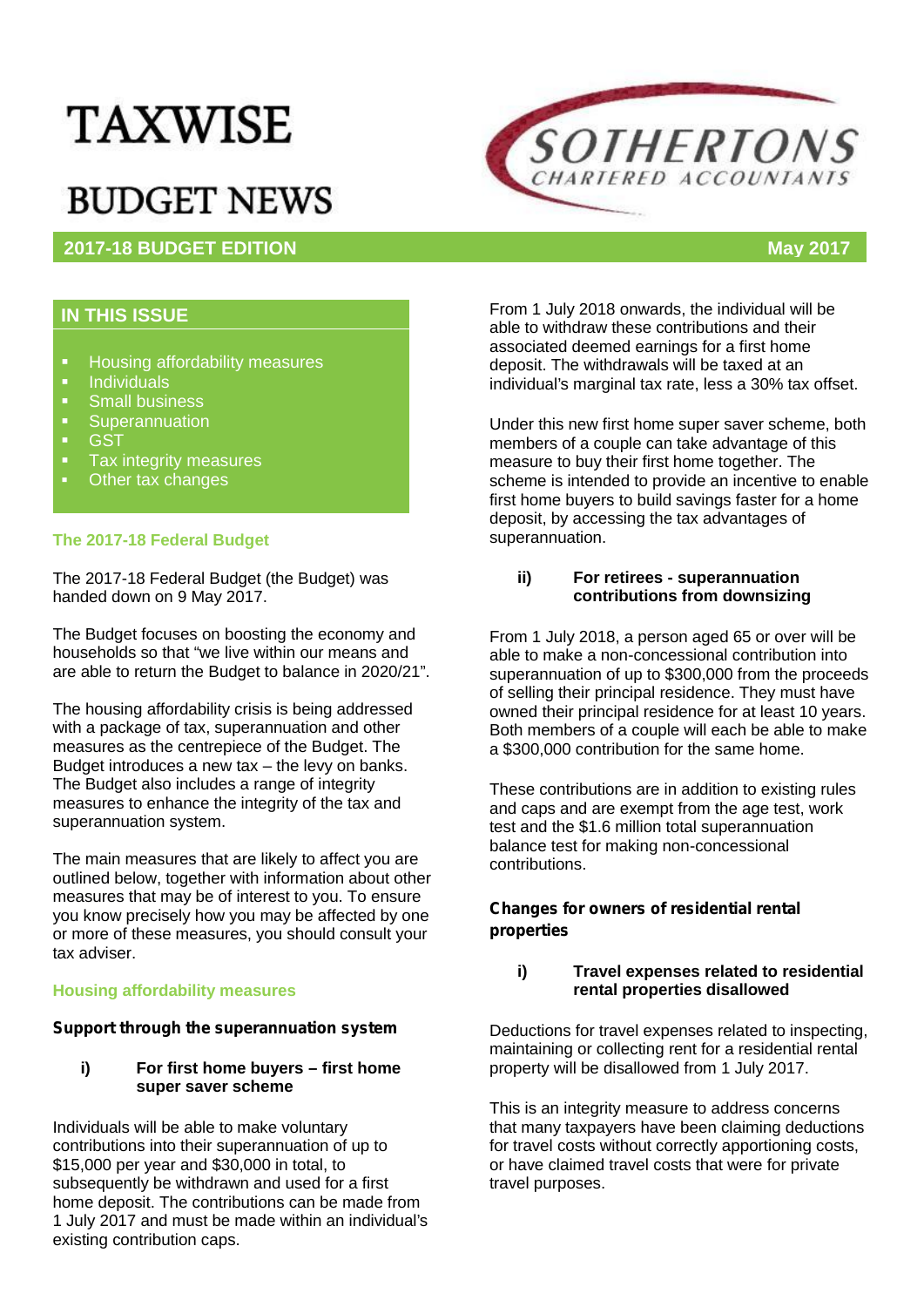This measure will not prevent investors from engaging third parties such as real estate agents for property management services. These expenses will remain deductible.

#### **ii) Depreciation deductions limited for residential rental properties**

From 1 July 2017, depreciation for plant and equipment costs will be limited to outlays *actually* incurred by investors in residential real estate properties.

This is an integrity measure to address concerns that some plant and equipment items are being depreciated by successive investors in excess of their actual value. Acquisitions of existing plant and equipment items will be reflected in the cost base for capital gains tax (CGT) purposes for subsequent investors.

Plant and equipment items usually include mechanical fixtures or items which can be "easily" removed from a property, such as dishwashers and ceiling fans.

These changes will apply on a prospective basis, with existing investments grandfathered. Plant and equipment forming part of residential investment properties as of Budget night (including contracts already entered into at 7:30pm (AEST) on 9 May 2017) will continue to give rise to deductions for the asset, or the asset reaches the end of its effective life.

Investors who purchase plant and equipment for their residential investment property after 9 May 2017 will be able to claim a deduction over the effective life of the asset. However, subsequent owners of a property will be unable to claim deductions for plant and equipment purchased by a previous owner of that property.

#### *Encouraging investment in affordable housing*

**i) Managed investment trusts being encouraged to invest in affordable housing**

Managed investment trusts (MITs) will now be able to invest in affordable housing and are being incentivised to do so by allowing investors to receive concessional tax treatment.

MITs allow investors to pool funds to invest in primarily passive investments and cannot carry on or control an active trading business. Non-resident investors are generally subject to a 15% final withholding tax rate on fund payments from an MIT where they are resident of a country with which Australia has an effective exchange of information treaty.

Resident investors are taxed at marginal rates and their capital gains are eligible for the CGT discount.

From 1 July 2017, MITs will be able to acquire, construct or redevelop property for the purpose of providing affordable housing, but must satisfy the following conditions:

- the MIT must derive at least 80% of its assessable income from affordable housing in an income year. Up to 20% of income may be derived from other eligible investment activities permitted under the existing MIT rules. If either of these requirements are not satisfied, nonresident investors will be liable to pay withholding tax at a rate of 30% of investment returns for that income year;
- qualifying housing must be provided to low to moderate income tenants;
- rent is to be charged at a discount below the private market rental rate; and
- the affordable housing must be available for rent for at least 10 years. If a property is not held for rent as affordable housing for at least 10 years, net capital gains arising on its disposal will attract a 30% withholding tax rate.

This measure will apply to income years starting on or after 1 July 2017 and is intended to increase private investment in affordable housing. It is estimated to have an unquantifiable cost to revenue over the forward estimates period and the ATO will be provided \$1.5 million to implement the measure.

#### **ii) Australian resident individuals being encouraged to invest in affordable housing with an increased CGT discount**

The CGT discount will be increased from 50% to 60% for Australian resident individuals investing in qualifying affordable housing.

The conditions to access the 60% discount are:

- the housing must be provided to low to moderate income tenants;
- rent must be charged at a discount below the private rental market rate;
- the affordable housing must be managed through a registered community housing provider; and
- the investment must be held for a minimum period of three years.

This measure will apply from 1 January 2018.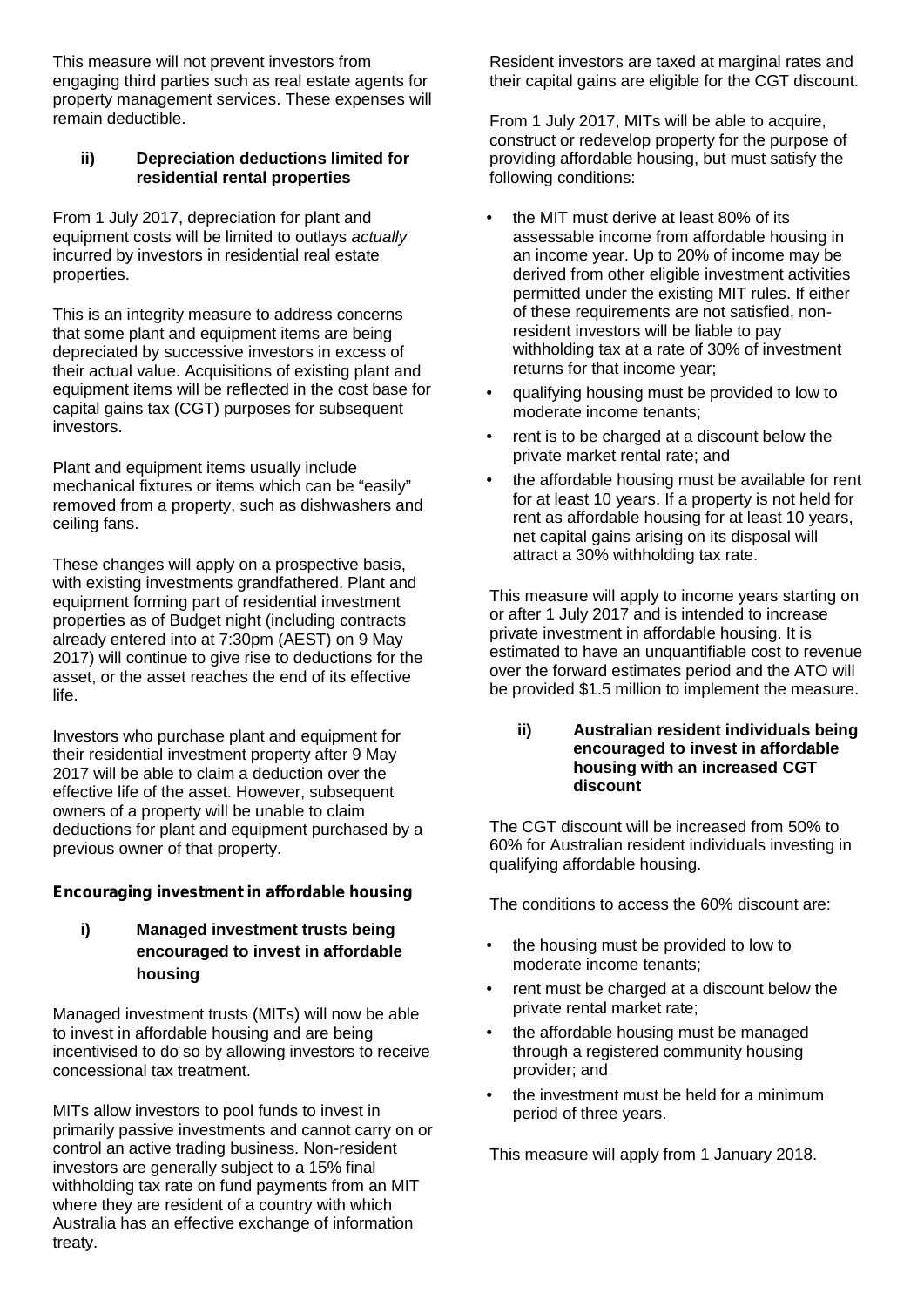The higher discount will flow through to resident individuals investing in affordable housing via MITs as part of the tax measure enabling such trusts to invest in affordable housing (see above).

#### *CGT main residence exemption removed for foreign and temporary residents*

Individuals who are foreign or temporary tax residents will no longer have access to the CGT main residence exemption from 7.30pm (AEST) on 9 May 2017.

Existing properties held before this date will be grandfathered until 30 June 2019.

#### *Measures applying to foreign investors*

#### **i) Expansion of foreign resident CGT withholding regime**

The CGT withholding rate that applies to foreign tax residents will be increased from 10% to 12.5% from 1 July 2017.

Currently, the foreign resident CGT withholding obligation applies to Australian real property and related interests valued at \$2 million or more. This threshold will be reduced to \$750,000 from 1 July 2017, increasing the range of properties and interests that will come within this obligation.

#### **ii) Annual levy for foreign-owned vacant residential properties**

Foreign owners of vacant residential property, or property that is not genuinely available on the rental market for at least six months per year, will be charged an annual levy of at least \$5,000. The annual levy will be equivalent to the relevant foreign investment application fee imposed on the property when it was acquired.

The measure will apply to persons who make a foreign investment application for residential property from Budget night.

#### **iii) Foreign ownership in new developments restricted to 50%**

A 50% cap on foreign ownership in new developments will be introduced through a condition on new dwelling exemption certificates. The cap will be included as a condition on new dwelling exemption certificates where the application was made from 7:30pm (AEST) on 9 May 2017.

New dwelling exemption certificates are granted to property developers and act as a 'pre-approval' allowing the sale of new dwellings in a specified development to foreign persons (without each foreign purchaser seeking their own foreign investment approval). The current certificates do not limit the amount of sales that may be made to foreign purchasers.

The measure will ensure that a minimum proportion of developments are available for Australians to purchase.

#### **iv) Integrity measure for foreign resident CGT regime**

The principal asset test in Division 855 of the *Income Tax Assessment Act 1997* (Cth) will be applied on an associate inclusive basis for foreign tax residents with indirect interests in Australian real property. The test is relevant to determine whether a foreign resident's asset is a taxable Australian property.

This measure will apply from Budget night and is intended to ensure that foreign tax residents cannot avoid a CGT liability by disaggregating indirect interests in Australian real property.

#### **Individuals**

#### *Medicare levy increasing from 2.0% to 2.5% in 2019*

The Medicare levy will be increased from 2.0% to 2.5% of taxable income from 1 July 2019. Other tax rates that are linked to the top personal tax rate, such as the fringe benefits tax rate, will also be increased.

Low income earners will continue to receive relief from the Medicare levy through the low income thresholds for singles, families, seniors and pensioners. The current exemptions from the Medicare levy will also remain in place.

All revenue generated by the Medicare levy will be used to support the National Disability Insurance Scheme (NDIS) and to guarantee Medicare. For example, \$9.1 billion will be credited over the forward estimates period to the NDIS Savings Fund Special Account when it is established.

This measure is estimated to have a gain to tax revenue of \$8.2 billion over the forward estimates period (across all heads of revenue, not just the Medicare levy).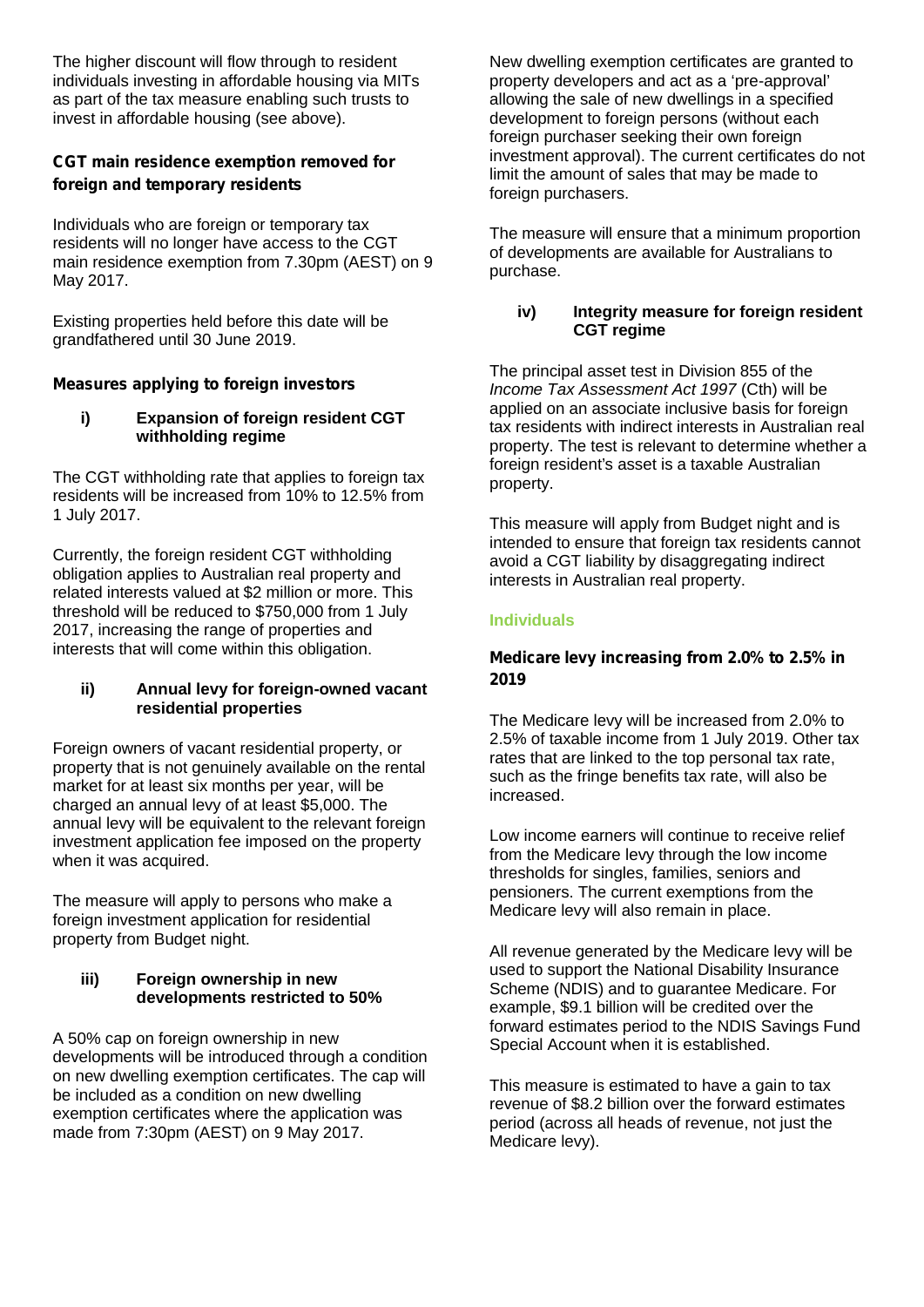#### *Medicare levy — low-income thresholds to increase*

The Medicare levy low-income thresholds for singles, families, and seniors and pensioners will increase from the 2016-17 income year.

The threshold for singles will increase to \$21,655 (up from \$21,335 for the 2015-16 year).

The family threshold will increase to \$36,541 (up from \$36,001 for the 2015-16 year).

For single seniors and pensioners, the threshold will increase to \$34,244 (up from \$33,738 for the 2015- 16 year). The family threshold for seniors and pensioners will increase to \$47,670 (up from \$46,966 for the 2015-16 year).

The child-student component of the income threshold for all families will increase to \$3,356 (up from \$3,306 for the 2015-16 year).

The increases take into account movements in the consumer price index so that low-income taxpayers generally continue to be exempted from paying the Medicare levy.

This measure is estimated to have a cost to revenue of \$180 million over the forward estimates period.

#### **Small business**

#### *Small business CGT breaks to be tightened*

Access to the small business CGT concessions will be tightened from 1 July 2017 to deny eligibility for assets which are unrelated to the small business.

Small business CGT concessions assist owners of small businesses by providing relief from CGT on assets related to their business which helps them to re-invest and grow, as well as contribute to their retirement savings through the sale of the business.

However, some taxpayers have been able to access these concessions for assets which are unrelated to their small business by, for example, arranging their affairs so that their ownership interests in larger businesses do not count towards the tests for determining eligibility for the concessions.

The small business CGT concessions will continue to be available to small business taxpayers with aggregated turnover of less than \$2 million or business assets of less than \$6 million.

#### *Instant asset write-off and other depreciation measures from 2015-16 Budget extended*

To improve cash flow for small businesses and provide a boost to small business activity and investment, the Government is extending the \$20,000 instant asset write-off for small business by 12 months to 30 June 2018. Businesses with an aggregated annual turnover of less than \$10 million will be eligible for this concession.

Small businesses will be able to immediately deduct purchases of eligible depreciating assets costing less than \$20,000 provided they are first used, or installed ready for use, by 30 June 2018. Only a few assets are ineligible (such as horticultural plants and in-house software).

Depreciating assets valued at \$20,000 or more (which cannot be immediately deducted) can continue to be placed into the general small business pool (the pool) and depreciated at 15% in the first income year, and 30% for each income year thereafter. The pool can also be immediately deducted if the balance is less than \$20,000 over this period (including existing pools).

The current "lock out" laws from the simplified depreciation rules will also continue to be suspended until 30 June 2018. These rules prevent small businesses from re-entering the simplified depreciation regime for five years if they opt out.

From 1 July 2018, the immediate deductibility threshold, and the balance at which the pool can be immediately deducted, will revert back to \$1,000.

#### **Superannuation**

#### *LRBAs included in superannuation balance and transfer balance cap*

From 1 July 2017, the use of limited recourse borrowing arrangements (LRBAs) will be included in a member's total superannuation balance and transfer balance cap.

LRBAs can be used to circumvent contribution caps and effectively transfer growth in assets from the accumulation phase to the retirement phase that is not captured by the transfer balance cap. The outstanding balance of an LRBA will now be included in a member's annual total superannuation balance and the repayment of the principal and interest of an LRBA from a member's accumulation account will be a credit in the member's transfer balance account.

#### *Related party transactions to increase superannuation reduced*

Opportunities for members to use related party transactions on non-commercial terms to increase superannuation savings will be reduced from 1 July 2018.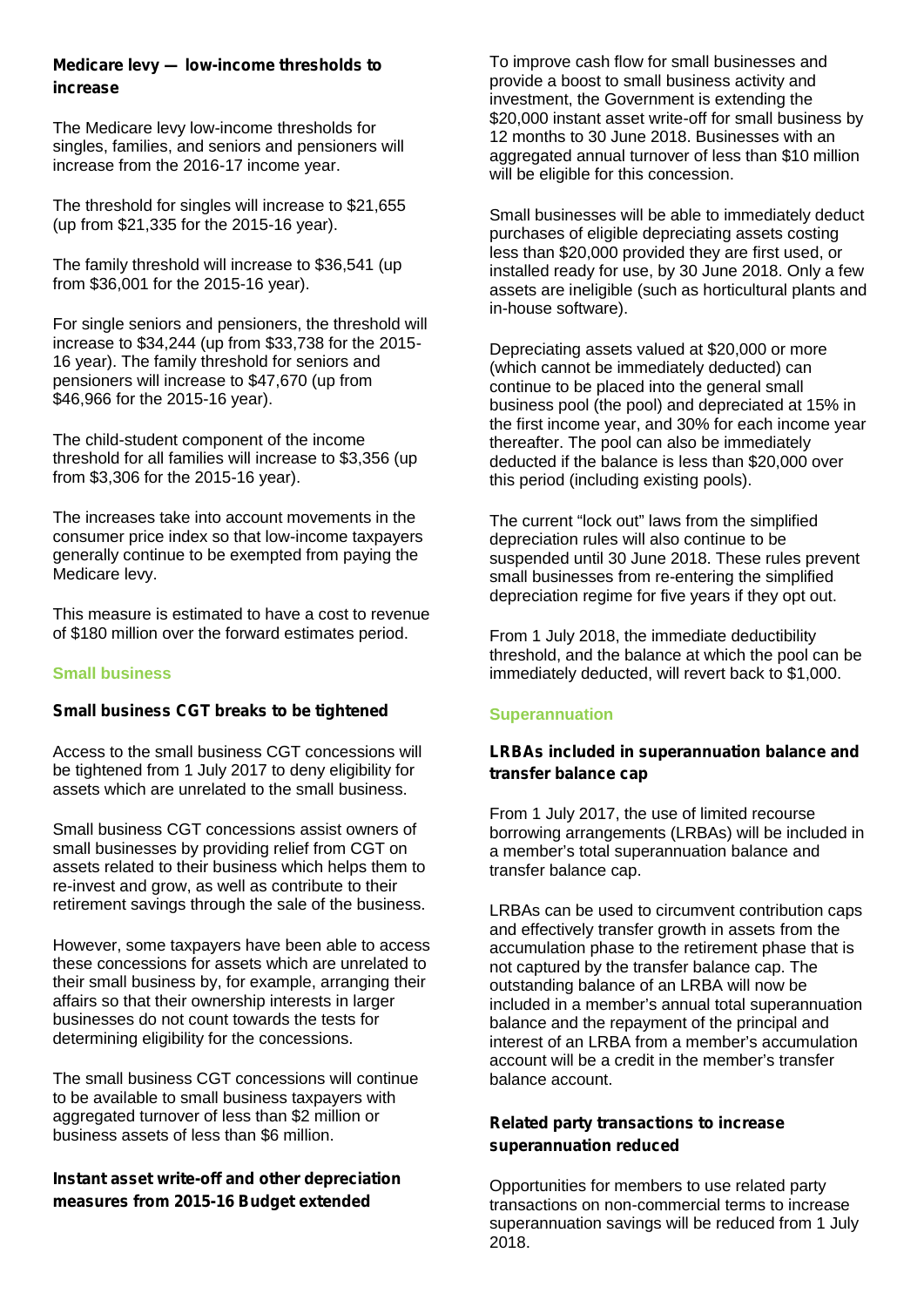The non-arm's length income provisions will be amended to ensure expenses that would normally apply in a commercial transaction are included when considering whether the transaction is on a commercial basis.

#### *Tax relief for merging superannuation funds extended*

The current tax relief for merging superannuation funds will be extended until 1 July 2020.

Since December 2008, tax relief has been available for superannuation funds to transfer capital and revenue losses to a new merged fund, and to defer taxation consequences on gains and losses from revenue and capital assets. This tax relief was due to lapse on 1 July 2017. The tax relief will be temporarily extended as the Productivity Commission completes a review into the efficiency and competitiveness of Australia's superannuation industry.

Extending this relief should:

- ensure that member balances are not reduced by tax when superannuation funds merge;
- remove tax as an impediment to mergers; and
- facilitate industry consolidation, which should lead to better retirement outcomes through reduced costs.

#### **GST**

#### *Purchasers of new residential properties to remit GST*

From 1 July 2018, purchasers of newly constructed residential properties or new subdivisions will be required to remit the GST directly to the ATO as part of the settlement.

Under the current law (where the GST is included in the purchase price and the developer remits the GST to the ATO), some developers have been failing to remit the GST to the ATO despite having claimed GST credits on their construction costs. The new measure is an integrity measure to strengthen compliance with the GST law and will ensure the relevant GST amounts will be remitted.

#### *Double taxation of digital currency removed*

Starting on 1 July 2017, the GST treatment of digital currency (such as Bitcoin) will be aligned with the GST treatment of money. This measure will ensure purchases of digital currency are no longer subject to GST.

Digital currency is currently treated as intangible property for GST purposes. Consequently, consumers who use digital currencies as payment can effectively bear GST twice: once on the purchase of the digital currency as it is currently treated as subject to GST, and again on its use in exchange for other goods and services that are subject to GST.

Removing double taxation on digital currencies will remove an obstacle for the financial technology (fintech) sector to grow in Australia.

#### **Tax integrity measures**

#### *Multinational Taxation*

#### **i) Tax integrity package — multinational anti-avoidance law broadened**

The Government will extend the scope of the multinational anti-avoidance law (section 177DA of the *Income Tax Assessment Act 1936* (Cth)) to prevent the use of foreign trusts and partnerships in corporate structures to minimise Australian income tax.

With retrospective effect from its date of commencement on 1 January 2016, the multinational anti-avoidance law will be amended so that it applies to:

- corporate structures that involve the interposition of partnerships that have any foreign resident partners
- trusts that have any foreign resident trustees, and
- foreign trusts that temporarily have their central management and control in Australia.

The amendments will ensure the integrity of the original policy intent.

#### **ii) Tax integrity package — banks using hybrids for tax minimisation**

Integrity rules will be introduced to clamp down on aggressive structures used by banks and financial institutions for tax minimisation. The new rules will apply OECD hybrid mismatch rules to hybrid tax mismatches that occur in cross-border transactions relating to regulatory capital known as additional Tier 1 (AT1) by:

- preventing returns on AT1 capital from carrying franking credits where such returns are tax deductible in a foreign jurisdiction, and
- where the AT1 capital is not wholly used in the offshore operations of the issuer, requiring the franking account of the issuer to be debited as if the returns were to be franked.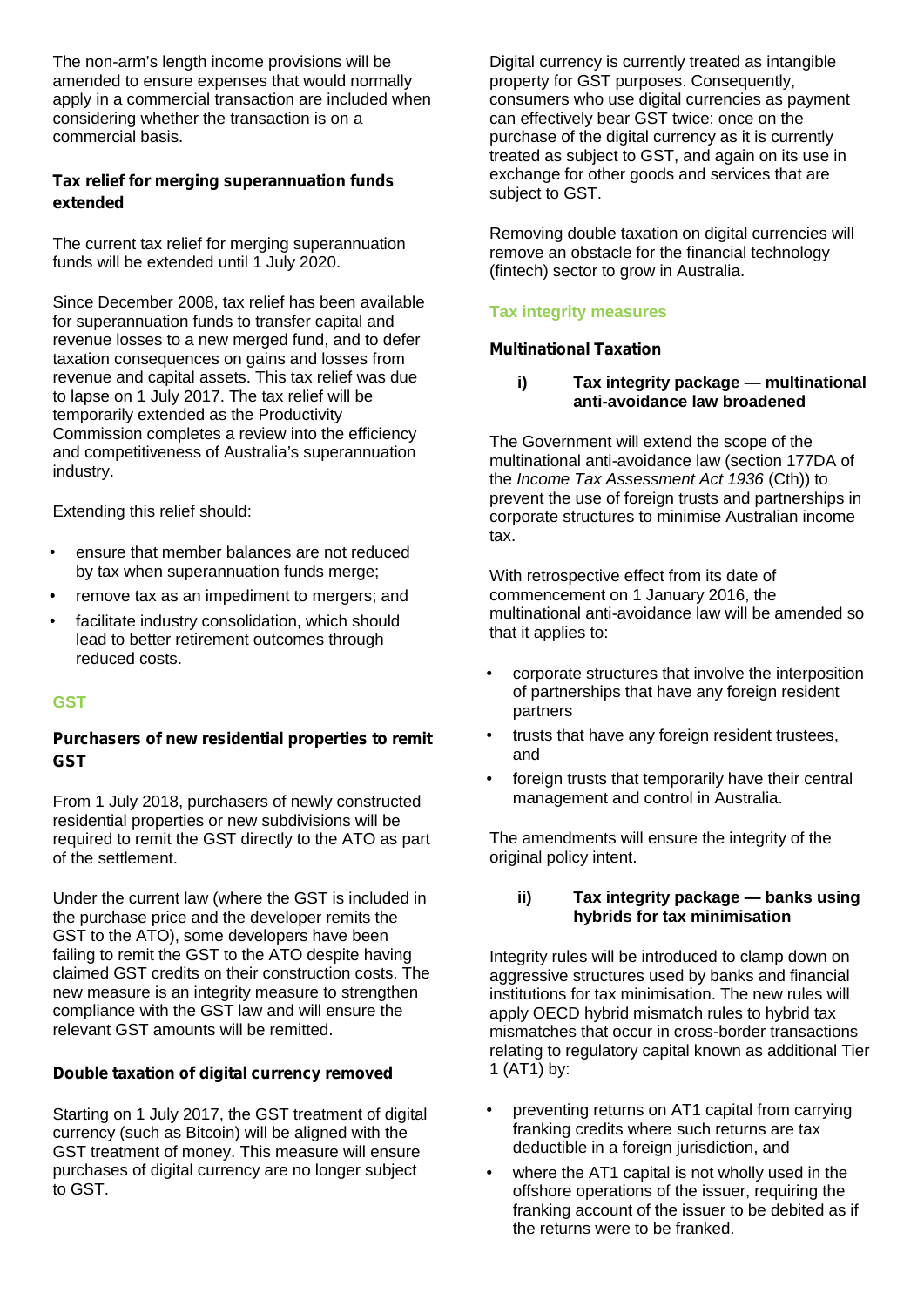Subject to transitional arrangements, the measure will apply to returns on AT1 instruments paid from the later of 1 January 2018 or six months after assent.

Transitional arrangements will apply to AT1 instruments issued before 7.30pm (AEST) on 9 May 2017 such that the measure will not apply to returns paid before the next call date of the instrument occurring after 7.30pm (AEST) on 9 May 2017.

This measure will strengthen the integrity of Australia's tax system and seeks to implement the government's decision, announced in the 2016/17 Budget "Tax Integrity Package — implementing the OECD hybrid mismatch arrangement rules", in relation to regulatory capital.

#### *Funding to address serious and organised tax crime*

Currently, the ATO's compliance work to target serious and organised crime in the tax system is funded to 30 June 2017.

The Government will provide \$28.2 million to the ATO to allow them to continue with this work. This extends an existing measure by a further four years to 30 June 2021. This measure is estimated to have a gain to revenue of \$408.5 million and a net gain to the budget of \$380.3 million over the forward estimates period.

#### *Bringing tax integrity in the Black Economy*

The Government will introduce the following measures to bring integrity into the Black Economy:

- i) From 1 July 2018, the taxable payment reporting system (TPRS) will be extended to two high-risk industries cleaning and couriers — to ensure payments made to contractors in these sectors are reported to the ATO. The first report will be due in August 2019
- ii) Additional funding of \$32 million will be provided to the ATO for ATO audit and lodgement activities to better target Black Economy risks. This measure is estimated to have a net gain to the budget of \$447.2 million over the forward estimates period. The revenue includes an additional GST component of \$109.8 million which will be paid to the States and Territories

iii) The manufacture, distribution, possession, use or sale of sales suppression technology will be banned. This technology allows businesses to understate their income and has been identified as a threat to the integrity of the tax system.

#### **Other tax changes**

#### *Major bank levy to be introduced*

From 1 July 2017, a major bank levy (the levy) will be introduced for authorised deposit taking institutions (ADIs), with licensed entity liabilities of at least \$100 billion.

The levy will be calculated quarterly as 0.015% of an ADI's licensed entity liabilities as at each quarterly reporting date mandated by the Australian Prudential Regulation Authority (APRA). This equates to an annualised rate of 0.06%.

The \$100 billion threshold will be indexed to grow in line with nominal gross domestic product.

Liabilities subject to the levy will include items such as corporate bonds, commercial paper, certificates of deposit, and Tier-2 capital instruments. The levy will not apply to the following liabilities: additional Tier-1 capital, and deposits of individuals, businesses and other entities protected by the Financial Claims Scheme. It will not be levied on mortgages.

Superannuation funds and insurance companies will not be subject to the levy.

The levy is forecast to raise \$6.2 billion over the forward estimates period, net of interactions with other taxes (principally corporate income taxes). The levy is designed to assist with budget repair and to provide a more level playing field for smaller banks and non-bank competitors. It complements prudential reforms being implemented by the government and APRA.

To facilitate the introduction of the levy, the Australian Competition and Consumer Commission (ACCC) will undertake a residential mortgage pricing inquiry until 30 June 2018. As part of this inquiry, the ACCC will be able to require relevant ADIs to explain changes or proposed changes to residential mortgage pricing, including changes to fees, charges, or interest rates by those ADIs.